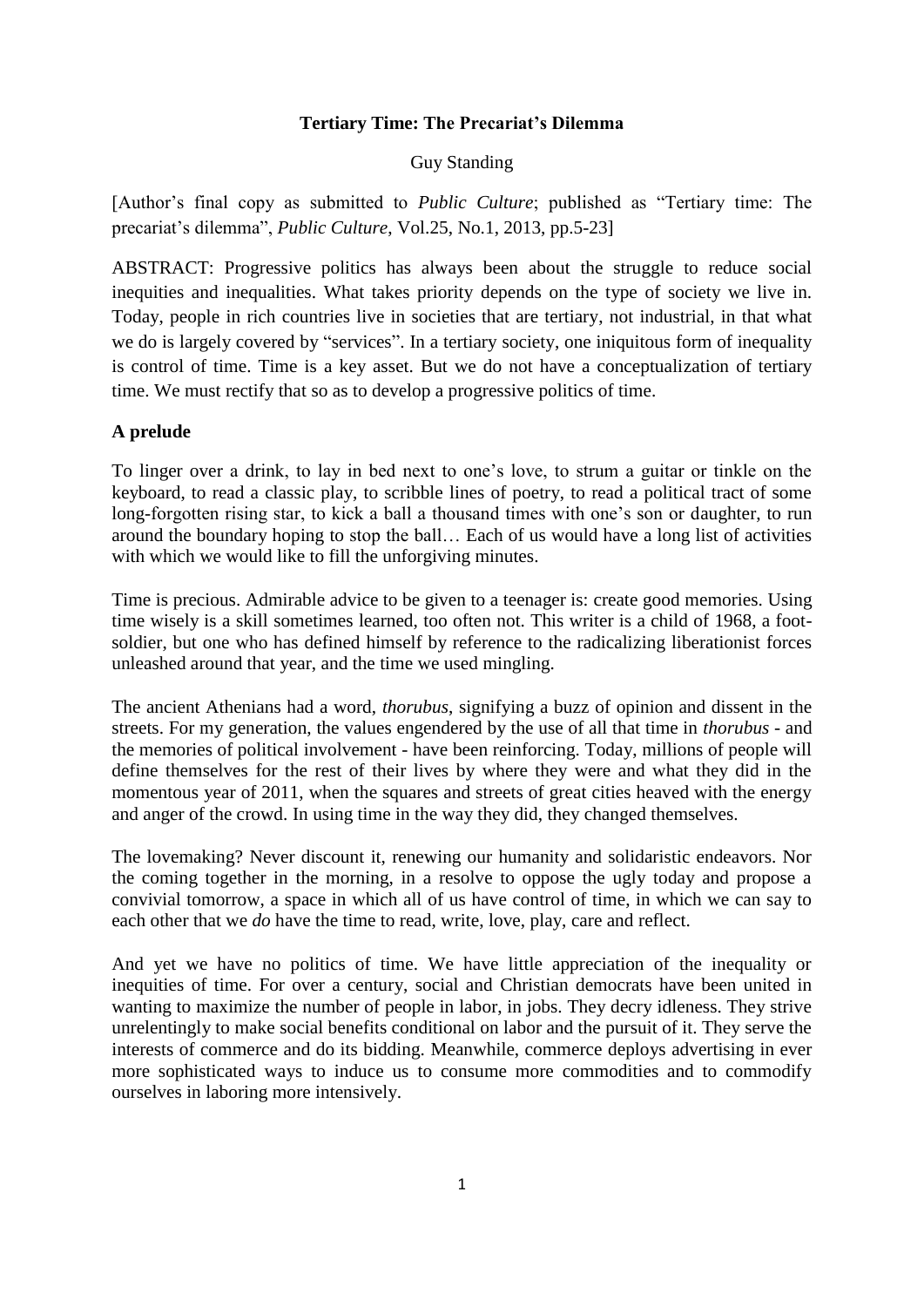We need to appreciate that time is a basic *asset*. Throughout history, class struggle has been about the redistribution of the assets that are vital to the good life of the era, largely defined in terms set by the dominant social formation.

Like any other asset, time is distributed unequally and inequitably. Some individuals and groups have more control over how they allocate their time, and have more "free time". The way the mal-distribution occurs is not mainly the outcome of merit or hard work. But however it comes, it is unequal. Consider the everyday of a single mother, and observe the time squeeze. Enter the house of a member of the salariat and observe the leisurely pace and diversity of time use. The contrast seems sentimental. But it exudes the essence of inequality.

The inequality of control over time is the premise of this essay. To appreciate how the inequality is evolving, and how the emerging precariat is particularly hard hit, we need first to remind ourselves of how public and private perceptions of *work* have been manipulated through the ages, to the point where an ideological hegemony mocks our imagination.

# **The cultural evolution of work**

Think of time as the ancient Athenians did. It was divided into four primary uses. "Labor" was the onerous use of time in directed work, intended to produce "exchange value", doing tasks for an income or subsistence. Labor was done solely by non-citizens, by the *banausoi* and *metics*. The rationalization for denying them citizenship was that their labor precluded them from having the time needed to be a citizen.

By contrast, "work", or *praxis*, was done by citizens and their families, and consisted of activities in and around the home, with family and friends. Work was essential to strengthen civic friendship, or *philia*. It was reproductive, regenerative and civilizing activity.

A third use of time was "play", the recreation needed for restoration of the capacities for work, to recuperate, to be entertained, to exercise, and so on. Many modern commentators lump "play" activities in the fourth use of time, "leisure". This denudes both concepts. The ancient Greeks understood leisure, *schole*, as distinctive. It combined learning and participation in the life of the *polis*. For Aristotle, *aergia*, laziness, was necessary for *schole*. And as Arendt (1958: 82) noted, abstention from certain activities was necessary for a meaningful political life. Cato later famously coined the aphorism, "Never is a man more active than when he does nothing."

In short, Athenians crystallized two distinctions – between work and labor and between recreation, or play, and leisure. Their model was sexist and based on a peculiar class structure. But it was richer than later perspectives. Indeed, every age has had its silliness in its treatment of work and leisure. Our age may be the silliest of all.

Consider a few landmarks in the evolution of thinking about work. The physiocrats and mercantilists dismissed as unproductive any work outside agriculture. In the eighteenth century, Adam Smith, father of modern economics, dismissed as unproductive all services, including the work of priests and hairdressers. Emmanuel Kant said that anybody doing what we call services should not be a citizen. In the early years of the United States, laborers were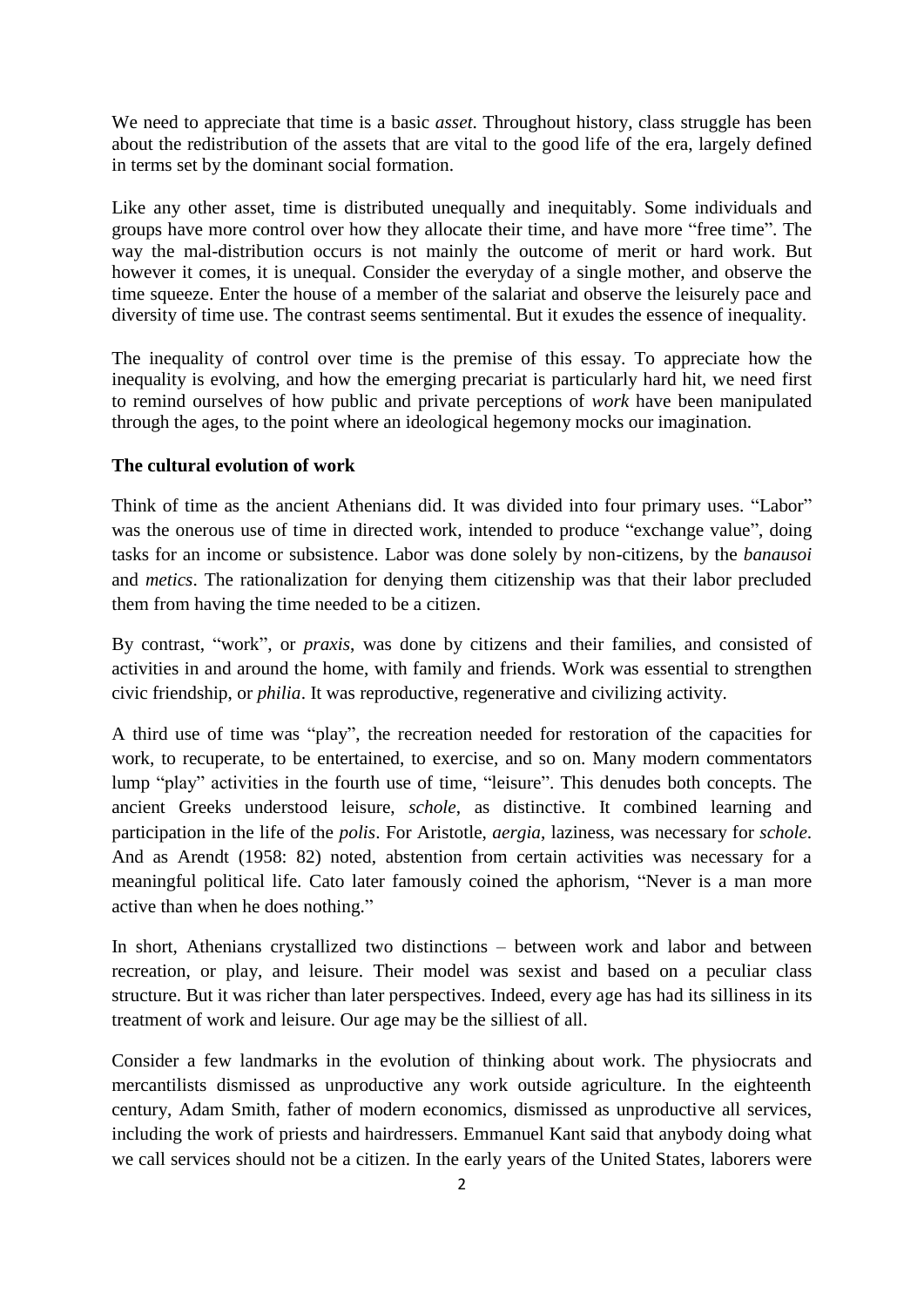denied the vote and full citizenship, precisely because they had no property. It was only with industrial capitalism that laboring became the desirable norm. But the silliness reached its apogee in the early twentieth century, epitomized by the pithy remark of Arthur Pigou, the economist who was the butt of Keynes, that if he hired a housekeeper or cook, national income rose, whereas if he married her and she did the same work, national income fell.

Standard statistics were shaped by that laborist and sexist characterization of work. They remain that way. So, if a person goes from looking after frail relatives to pouring tea for a boss, national income and employment go up; if the person goes in the other direction, a job is "lost". What counts as work depends not on what you do but whom you do it for. The cultural hegemony is highlighted by the fact that very few social scientists mock this silliness.

Finally, recall the distinction made by Marxists. For them, particularly Engels, work is defined as having "use value", whereas labor has "exchange value". Work includes all tasks or activities we do outside the market, in the sense that it is not directly paid. But, as demonstrated by agonized debates in progressive journals in the 1970s, Marxists too have embroiled themselves in silly debates on what is or is not productive labor. Feminists tried to rescue the situation, but sadly their considerable literature failed to engage mainstream thinking. Laborism marched on. The left wanted full-time "jobs" and more people in them.

The crucial point from this brief review is that many of the most rewarding and "productive" activities we undertake are work but not labor. And yet we have no proper statistics on the extent of work we do. We have labor statistics.

A matching evolution occurred in orthodox thinking about leisure. Veblen's seminal analysis of bourgeois leisure in 1899 highlighted the conflation of play – as "free time" for recuperation, spending, and pleasure – and leisure as public, civilizing, inherently political activity. The "vicarious leisure" of the idle bourgeois wife as a symbol of material success became twinned with the laborism of the era. The twentieth century was to extend the impoverishment of the concept of leisure as well as work. We will come back to that.

#### **The precariatization of time**

Of course, the way time is treated depends on the nature of society and the economic system.<sup>1</sup> In agrarian society, it makes no sense to think of standardized working weeks. When, where and how much work is done depends on the climate, season and vagaries of the crops or livestock. In fourteenth-century Britain, various parts of the country operated on local times. In a small area of interlocked villages and towns, it took generations before the state could impose a national time system.<sup>2</sup>

Industrial capitalism not only imposed national time zones and an imperialism based on Greenwich Mean Time, but created a system of working and living based on blocks of time. People pushed into the proletariat could aspire to a life in which a short block of years in school was followed by a long block in full-time labor and then a short block of years in retirement, if their health held out that long. As the system rigidified, the sexist structure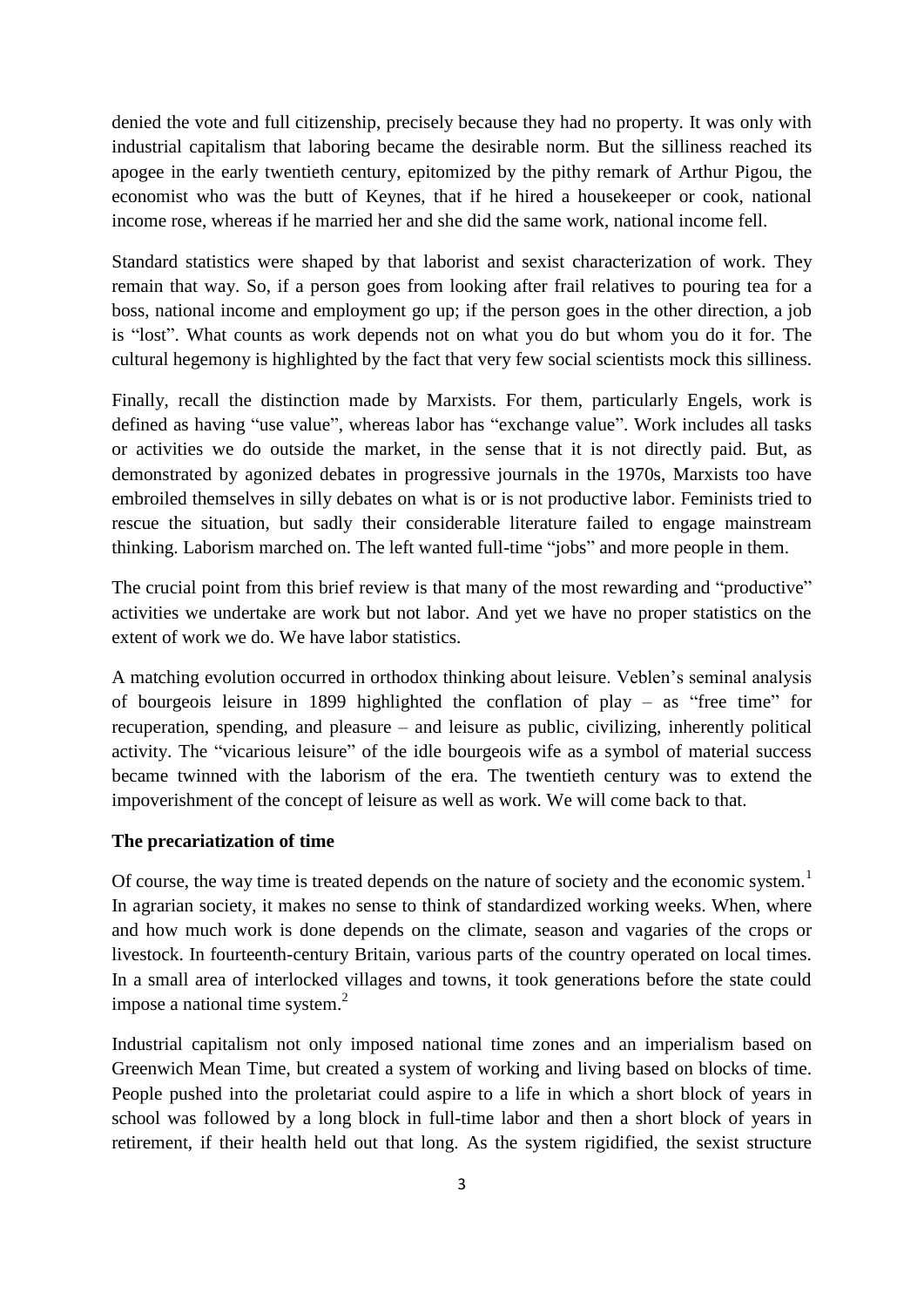sharpened, with men designated "breadwinners" and women relegated to domestic secondary worker roles.

Daily life was also regimented into blocks. A worker rose early in the morning, went to a workplace to labor for ten or more hours, went back to the home-place, played a little and went to bed. Time and place were intimately linked. And labor was distinguished from other uses of time. Political struggle took place in efforts to liberate time from labor.

Indeed, early socialist opposition to industrial laborism involved efforts to rescue work from labor. In the UK, a journalist asked the first batch of Labour Members of Parliament in 1906 which book had most influenced them. The majority cited Ruskin's *Unto the Last*, not anything by Marx. Ruskin's great essay had been a plea to restore the values of work over the dictates of labor.

Another block of time was the period for training. Skills were mostly learned early, in time set aside for apprenticeships; these were expected to shape a lifetime trajectory, with predictable rises in status every few years.

Other blocks of time emerged. Industrial capitalism unleashed an onslaught on cultural time uses, chipping away at the numerous "holy-days" and days that had evolved over centuries as means of socialization, collective rites of passage, political symbolism and expressions of societal solidarity and historical morality. These were avenues of leisure, not just days of play. Industrial capitalism cut the number of such days, and marginalized the political character of others.

In their place emerged two modern blocks of time, the weekend and vacations, time zones that suited the Fordist model of capitalism. The weekend was a twentieth-century notion. It was only in the 1930s that the five-day, 40-hour workweek was adopted in the United States. Paid holidays - time off as reward for labor - always remained a mirage for much of the proletariat. But they were a powerful image of late industrial capitalism.

The complex blocks of time eroded agency. For agency, we need *control* of time. The clock did not just discipline, as E.P. Thompson so elegantly showed in an essay in 1967; it represented denial of agency. Human agency is the core of decommodification. The industrial capitalism that labor unions and social democratic parties remolded during the mid-twentieth century involved fictitious decommodification (Standing 2009). Not only did it make access to state and other benefits dependent on labor, directly or indirectly, it also rested on a consensual denial of worker agency, quietly surrendered in return for an edifice of so-called labor rights.

With globalization, the temporal and spatial norms of industrial capitalism – working hours and fixed workplaces – have crumbled. Manipulation by systems designers, with their "balanced scorecards", BPR (business process re-engineering), "knowledge management", "human resources management" and such like, have closed the pores of the working day. And outside, capital and its state have disrupted countervailing *thorubus* and *aergia*. 3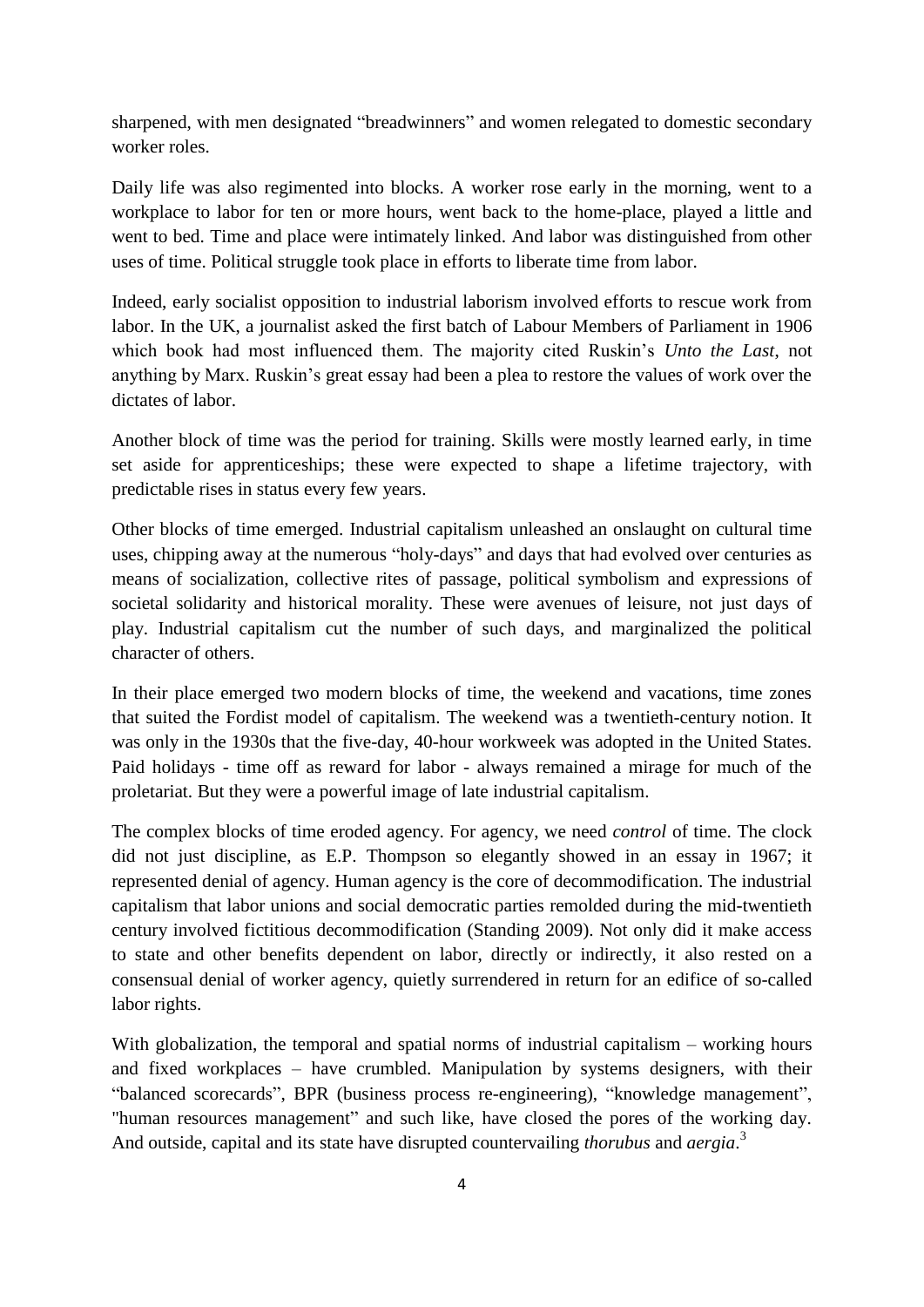Among other effects, modern information and communication technologies disrupt the architecture of conversation or, as Czech novelist Milan Kundera (1996) put it in *Le Lenteur* (*Slowness*), it enfeebles the capacity of conversation to organize time. We might say that, by its erratic and incessant interruptive power, it disrupts the capacity to use conversation to build and sustain strong relationships.

In short, inside the labor market and in society, there has been a shift to a model in which "tertiary time" has become the norm. Although we do not yet have a clear concept of tertiary time, the model of blocks of time is misleading for understanding modern work, labor, leisure and play.

### **Tertiary time and the precariatized mind**

In tertiary society, time is invaded. We are unable to maintain boundaries of activities. The pressure to combine tasks, often very different in character, leads to situations of "unbounded rationality", having too many options.<sup>4</sup> It is almost the new norm for people to face a barrage of demands on time at any moment. In terms some social scientists use (Davies 1994), *process* time (time set aside for activities having use value) is invaded by *abstract* time.

Tertiary time includes all the efforts by "human resource" managers intent on preventing worker discretion while making them feel they have it, as at Walmart through its anal tracking systems. But it extends well beyond the formal boundaries of labor. It includes demands on time made by the state, and is chipping away at the space for sustained concentration.

So, for example, we may devote a period to something that intrinsically requires continuity of attention, such as care or studying, but are bombarded by demands to use the time on other tasks, invading the space to the detriment of the quality of care or studying. "Multi-tasking" is an imperative of commodified life. In a term used by Claudio Ciborra (2004), the work of *improvisation* eats up time and in the process shapes interaction and reflective capacities.

One cannot depict this as a triumph of technical rationality, since the invasion of our temporal space corrodes rationality. At its extreme, it deprives us of the capacity to use time proficiently in any way. The situation has become much more intractable than when Bertrand Russell wrote *In Praise of Idleness* and Ivan Illich much later worried about "busyness".

The result, epitomized by the intrusive, ever-present electronic rushes that come with connectivity, is the precariatized mind. It is linked to the perceived need to stay in touch and to compress as much into units of time as possible. It contributes to the pandemic of stress and to newly widespread social illnesses such as attention deficit disorder and to behavior that mimics it. We learn to flit, and are at risk of feeling normal in flitting, between undemanding activities rather than delve into something in depth. When an activity becomes mentally challenging, it is emotionally easier to switch to something facile. That makes us "happy".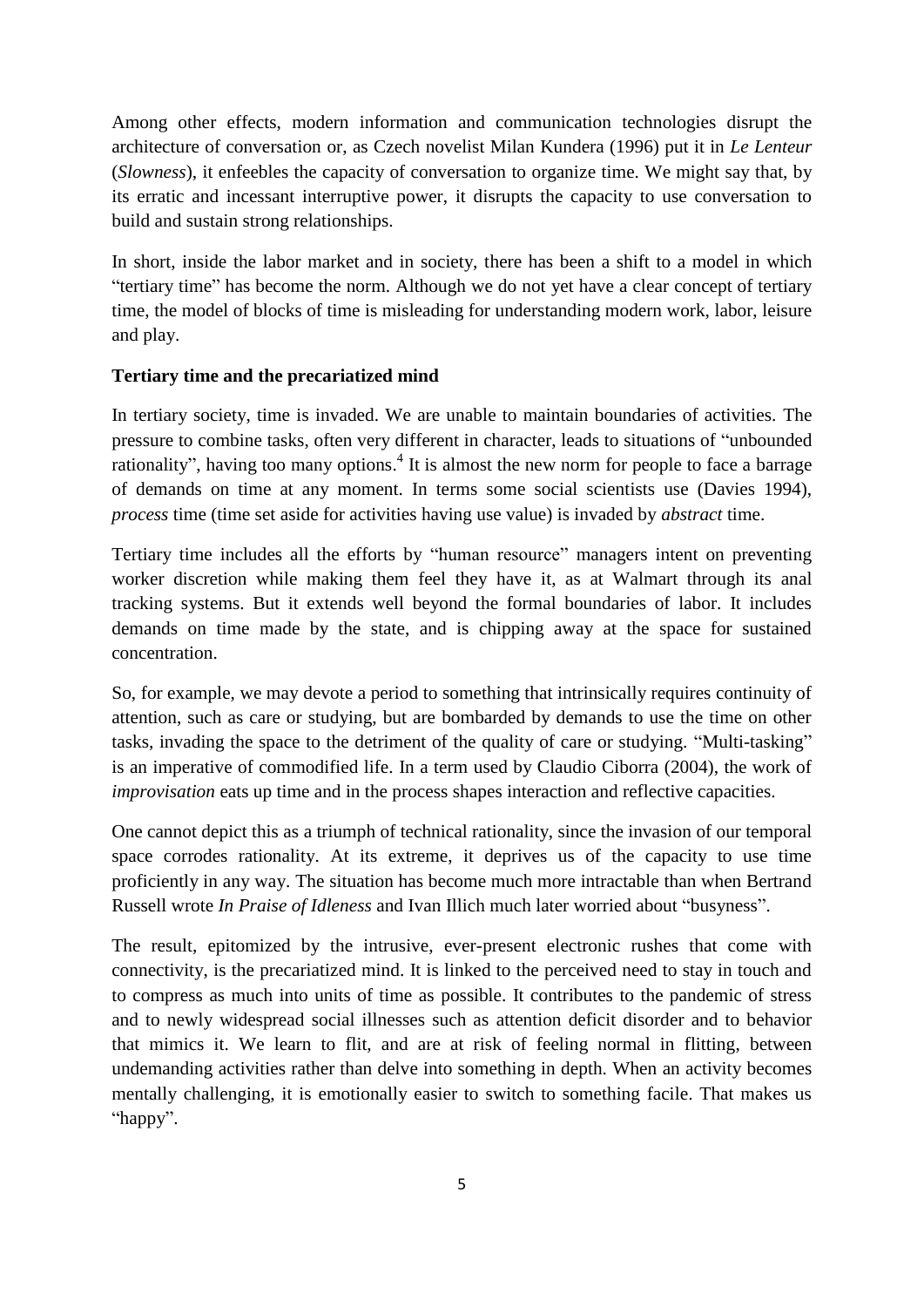Fret not. The behavioral psychologists and utilitarians who dominate social policy say that being happy is what living should be about. But the precariatized mind is a diminishing mind. It is easily co-opted by subliminal advertising, by commodified politics and politicians peddling platitudinous recipes, easy to digest because they make no demands on the mind. Yet the precariatized mind is enervating and ultimately depressing because one cannot feel in control.

The point of most relevance here is the systemic blurring of work and labor. The strongest trend is a growth of "work-for-labor", done to enhance "employability" and to function as a flexible worker. Time in labor may be declining, modestly, but time in work-for-labor is mounting. We are in near-constant panic; since there is no standard of excellence, no amount of work-for-labor makes us feel secure.

Whereas in industrial capitalism, the worker was exploited and oppressed in labor, and mostly left to play and recuperate in "free time", now workers are paid for fewer hours but are expected to do more work-for-labor for which they are unremunerated. The easy part to see and measure is "overtime", much of it "unpaid". But there are other forms of obligatory work that crowd out time for other activities.

First, there is work-for-reproduction*,* including time allocated to acquire and refine those modern "skills" subsumed in that alienated term *emotional labor*. Deportment, grooming, winsome smiles, "docile bodies" – all require time, and are much more significant in a tertiary system. Many cannot reproduce their labor power, because they do not have control of workplace, home or time, or a way of sustaining labor power. This is a paradox. We undertake work-for-labor, constantly trying to recast ourselves. But no sooner have we done so than obsolescence and redundancy mock the effort.

There is also a culture of incessant training-for-labor. A "human resource" consultant told the *Financial Times* that everybody should expect to spend at least 15 percent of their time every year in training. You are never as good as you were, and you are never good enough for tomorrow. Do more training.

Another form of work-for-labor is ethics work. This has become a required feature of some professions, which make taking courses in ethics a condition for the "right to practice", and is being mooted for others. But tertiary work is intrinsically a zone of ethics. The service provider is regularly required to make ethical decisions, which take time and nervous energy. The financial crisis and austerity era will intensify the ethical strain on providers, as the state shrinks provision of healthcare, education and cultural support, forcing people to make more decisions on whom to care for, and how much of what sort of support to provide.

Another form of obligatory work is what might be called work-for-self-management, including financial affairs management, work one must do to satisfy fiscal demands placed on us by a complex state. Previous generations did not have most of those demands.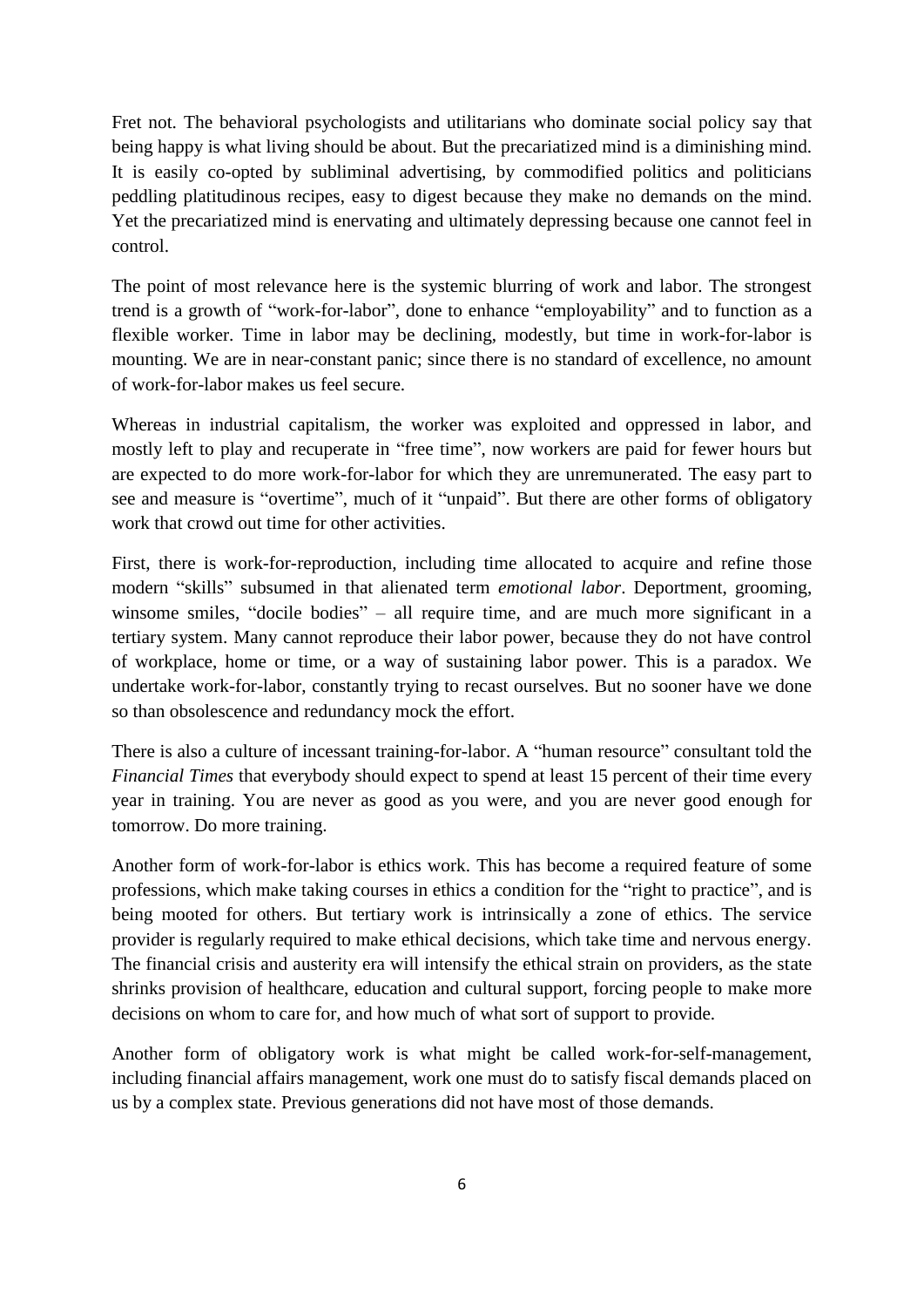Then there is work-in-waiting, an economically neglected form of work encompassing several ideas, including "waiting around", as in filling time anomically, waiting for sporadic labor, waiting "on call" and waiting in queues, traffic jams, offices or clinics, "waiting your turn". These are mostly obligatory uses of time (Corbridge 2004).

Twentieth-century bureaucratization intensified most forms of waiting. Standardized labor schedules compressed time use into funnels of time, to the detriment of the proletariat and lower rungs of the salariat, with their regimented working days. But forcing workers to wait for scarce labor was a disciplinary mechanism, as well as an exercise of economic power.

Every Great Transformation has involved work-in-waiting as a mechanism giving space for the newly powerful to re-engineer the character of labor. Waiting was a feature of the *population flottante* of eighteenth and nineteenth-century Europe (Darnton 1999). Today it is linked to the renewed growth of migration (Bayart 2007), and its more circular character. In developing countries, it exists among slum dwellers (Appadurai 2002), those stigmatized as surplus to requirements and loiterers (Mbembe 2004) and the urban unemployed (Jeffrey and Young 2011). It is also linked to the complexity of the state, and the way social policy is becoming more directive and coercive.

This leads to what could be called work-for-state, all the tasks undertaken to satisfy demands made on individuals by the state, for instance, to claim benefits. Its unpleasantness is compounded by what might be called a work-for-state deficit, in that many people are never able to do enough to succeed or gain security.<sup>5</sup> Much of the work imposed on supplicants is deliberate, designed to dissuade those entitled to state benefits from applying for them, thereby "saving" public funds, so-called "taxpayers' money".

In sum, we are induced to work and labor in all sorts of places at all times. The notion of a fixed workplace is fading; the notion of "hours of work" in labor statistics is misleading. We turn homes into an extension of "workplace", and vice versa. We multi-task, and suffer from "a precariatized mind", flitting between activities and trains of thought, with debilitating effect (Standing 2011). Increasingly people take their labor home; many take play to their nominal workplace. More perform labor in several workplaces, and the work they do outside home and their nominal workplace is a growing part of their total work and labor.

Meanwhile, industrial notions of skill, and seniority systems based on a presumption of skill refinement through years of practice, are crumbling. Now that the historic guild system for occupational regulation has been destroyed by the neo-liberal onslaught, occupational splintering and restructuring can accelerate; fewer people are able to practice the occupation for which they trained.<sup>6</sup>

All the forms of work mentioned are unremunerated but impose costs on people, of one sort in doing them, of another sort in terms of risk of lost income if not done. The costs are intensified by the pressure of unbound rationality. Which time use offers a higher return? How much time should I devote to this work-for-labor compared with other possible activities?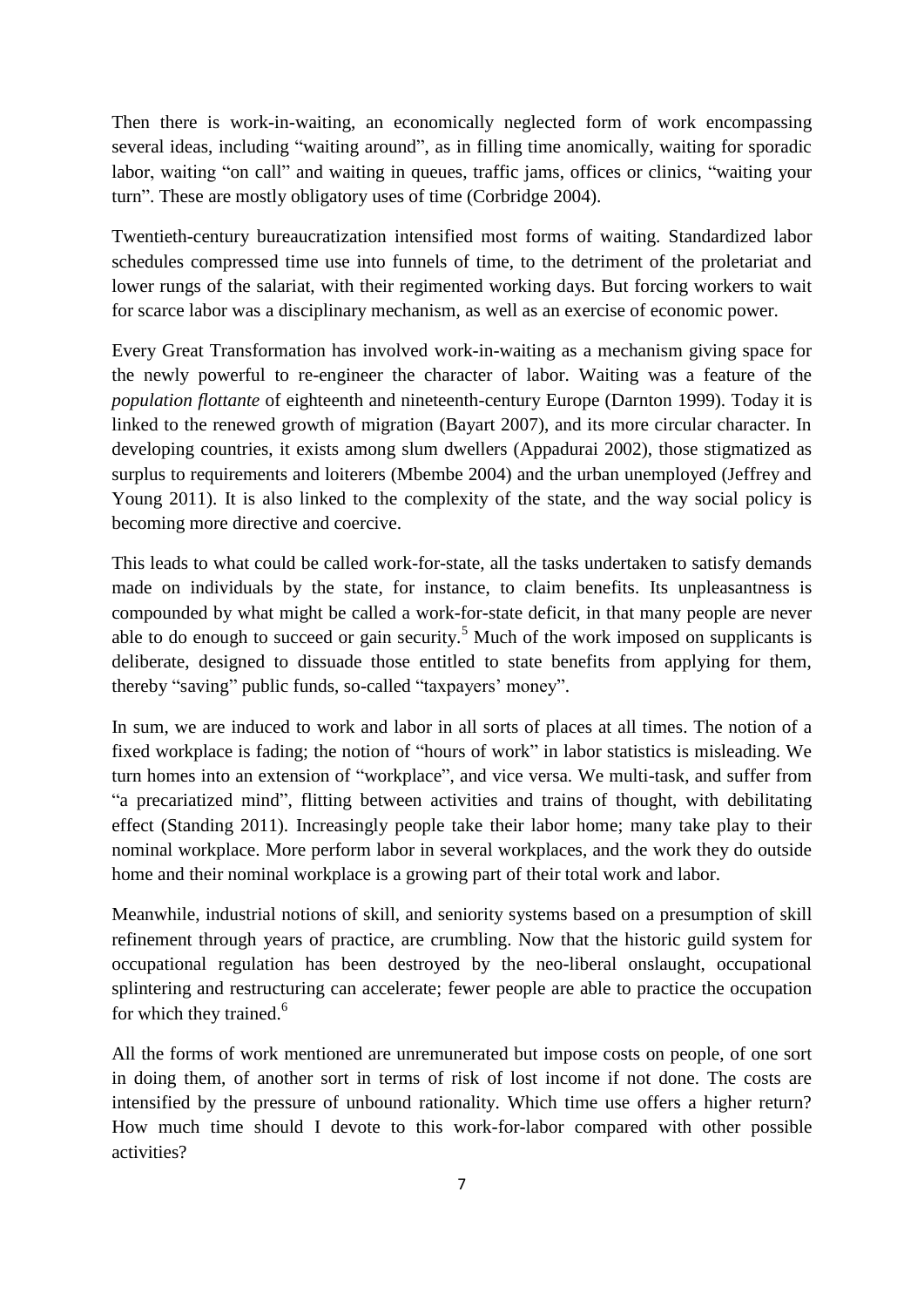### **The inequality of time**

This leads to the worst aspect of tertiary time, the growing inequality in control over time. The rich and salariat have relatively strong control over their time, the precariat very little.<sup>7</sup> In all the forms of work delineated earlier, there are regressive tendencies. For instance, the affluent can hire an expert to manage their money, instead of working themselves. If they need to interact with the state bureaucracy, they can delegate the work to an intermediary or, more likely, minimize the need to do so.

Those in the precariat cannot afford to hire experts to manage their finances. And the potential cost of mistakes, given the scarcity of money, means they should but cannot take more time to understand the intricacies. Other forms of work-for-labor crowd out the time and energy needed to do so. And the precariat must spend an huge amount of time dealing with diverse bureaucracies.

Then there is the inequality of play. The frenzy of labor re-commodification in the neo-liberal era encroached on more active forms of play. Holidays were in retreat even before the financial crisis. In the United States – the only rich country without mandatory paid vacations – people were already taking fewer and shorter holidays. Entitled to only sixteen days a year, on average, they take just fourteen, with one third of those with entitlement not taking any at all. But the precariat does not receive paid holidays. Over a quarter of all private sector employees do not receive any. Paid vacations are a concealed form of inequality.

A similar pattern has emerged in Britain, where one in four employees do not take all their holiday entitlements. One reason is fear of coming back to a backlog of tasks and another is the fear of losing a job, inducing "presenteeism". Again the problem is worst for those in the precariat, since their labor relations mean they have no entitlement to holidays. They may have to give up a job if they wish to take a holiday, involving a decision that puts at risk any therapeutic value a holiday might have.

Another source of inequality comes via training-for-labor work. Those in the precariat must do more of it, if they are to have a reasonable probability of avoiding a fall into a marginalized underclass. To appease potential employers, they must be prepared to learn new tricks called skills, often by taking night classes or the equivalent, and must deploy more "emotional labour", smiling more, paying more respect and adhering to norm-based behavior at all times.

Life may not be a "social factory" (Negri and Hardt 2000). But the panopticon state means that actions anywhere can be communicated everywhere, including to current and prospective bosses. Social record-keeping is a disciplinary device, pressurizing the precariat to behave in "responsible" ways and to avoid behavior, or expressions of certain opinions, that might exact disapproval. Joining a particular civic association may not be useful on that CV or on a profile that could be obtained by a prospective employer or some authority. All this exacts a time pressure not suffered to anything like the same extent by those higher up the social scale.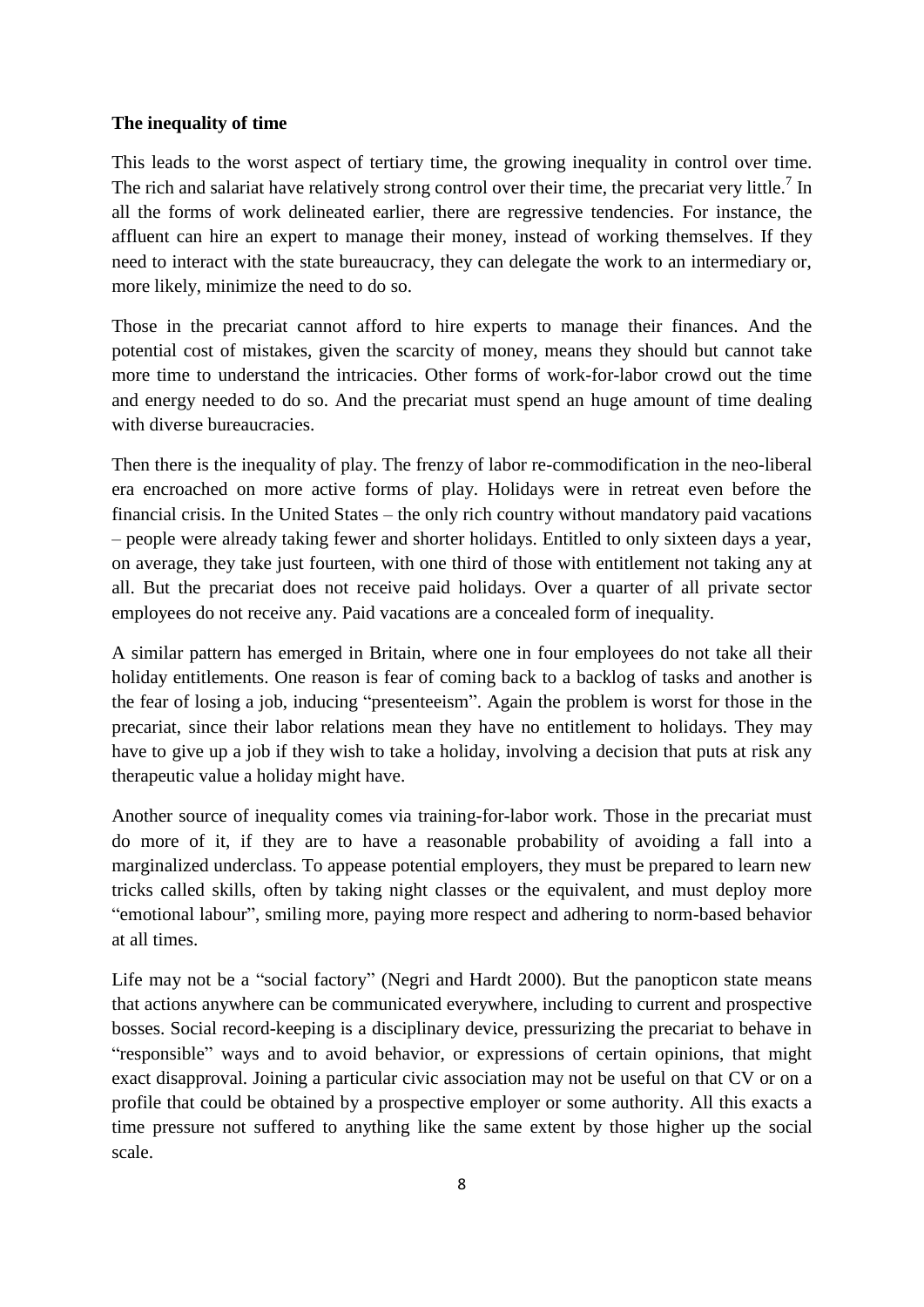The inequality in training-for-labor is intensified by the fact that the precariat has a lower expected return to any training while being under greater pressure to do more. Members of the salariat, with a structured career ahead of them, can take training with a high probability of increasing income and status. But someone moving in and out of dissimilar jobs will be under pressure to arbitrage between types of training, partly because all will have an uncertain return.

Inequality in time control has been accentuated by the occupational re-regulation that neoliberals have engineered (Standing 2009), and which has been a scarcely noticed revolution. The transfer from guild regulation, where control over time was restricted by cultural traditions, to state regulation, where unbridled competitiveness is the mandate of regulatory boards and the financial interests behind them, has led to two changes affecting inequality relating to time.

It has put pressure on those in the lower rungs to work more, and has contributed to the restructuring of occupational communities into elites (retaining professional cultures) and masses having no control over tasks or job descriptions. Many in the precariat must do more tasks around their main job and consider a wider range of training on the side.

There is also inequality in the extent of work-in-waiting. The precariat is forced to indulge in much more of this than groups higher up the class structure. The extra time reflects inequality and is a means of intensifying it. Those in and out of short-term jobs and unemployment are under direction to perform tasks in seeking jobs and satisfying bureaucrats, and to wait around at beck and call. They are subject to surveillance and must be instantly available, or risk losing benefits. At the limit is so-called "workfare", pioneered in Wisconsin and increasingly aped across Europe and elsewhere.

The transaction costs of work imposed by the state on the precariat are ignored. It is taken for granted that they can queue, make themselves available for interviews, or trek off somewhere to be made more "employable" or "rehabilitated". Their time is given no respect. Every utilitarian government, wanting to reform the minority, has extended "behavioral conditionality" in social policy, influenced by the "libertarian paternalism" that utilitarians have embraced. This is forcing the new social category of "claimants" to do more futile timeusing, unremunerated work.

#### **The precarity trap**

Those in the salariat might appreciate that reality by trying to do what a typical welfare claimant must do, bearing in mind that the claimant will probably be less educated, less confident, less healthy and more stressed, all of which will make the needed time greater. They should appreciate too that the state, remorselessly tightening conditional welfare, has made it increasingly time-consuming to claim and retain state benefits, imposing more time and money costs on those seeking means-tested and behavior-tested benefits.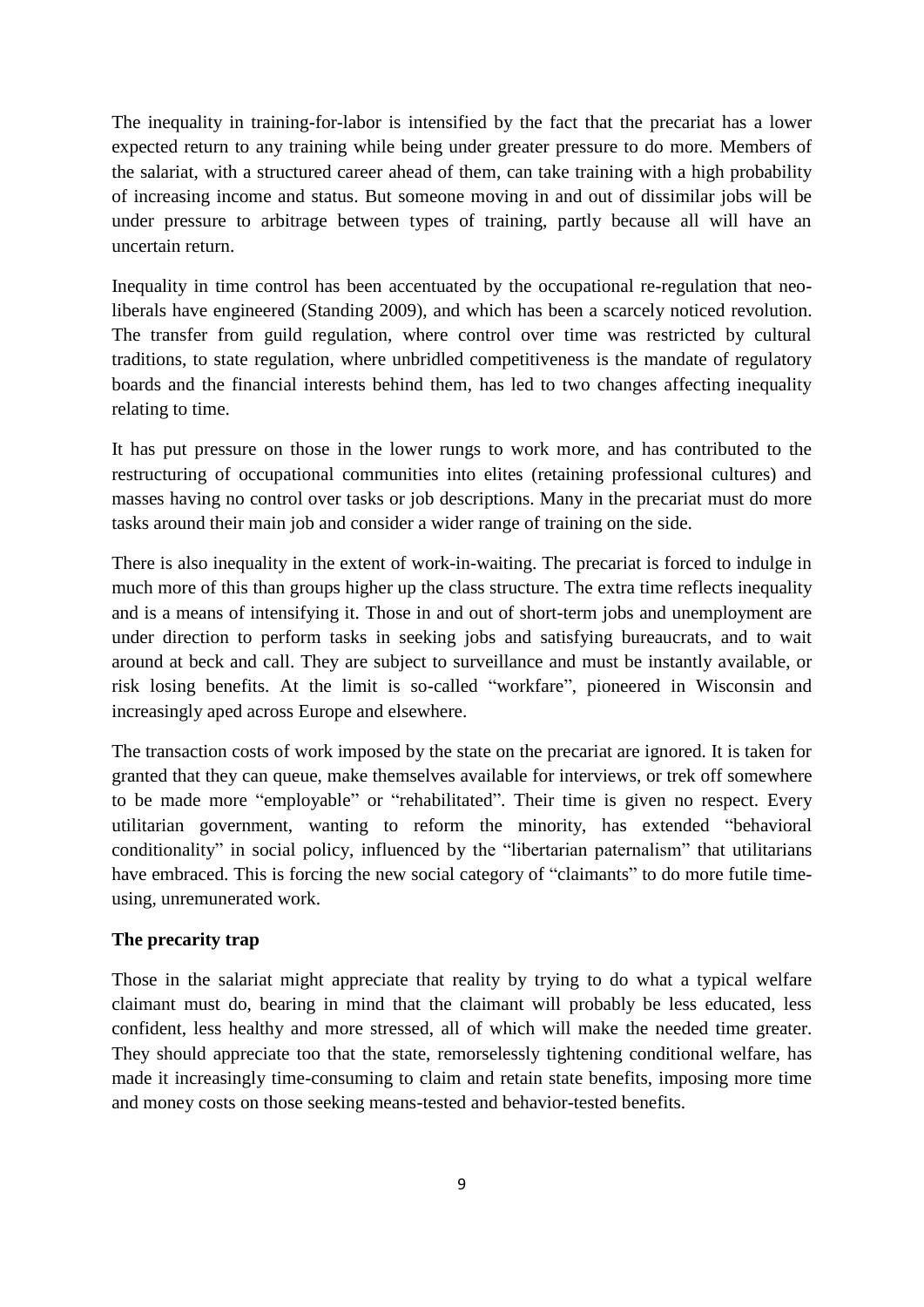Every social scientist knows that means-tested social assistance – now favored by mainstream politicians on both sides of the Atlantic – produces severe poverty traps. If state benefits are only for those deemed to be poor, then a recipient who takes a low-paid job is likely to lose almost as much or more in foregone benefits as gained in earnings. This situation has been made worse by more flexible labor markets, in which real wages have fallen while entitlement to non-wage enterprise benefits has shrunk.

Even if benefit withdrawal is spread over several months, or tax credits are used, international evidence shows that those at the edge of the labor market often face an effective marginal income tax rate of over 80 percent.<sup>8</sup> In effect, the poor and the precariat face a tax rate that is more than double what high-income earners moan about.

Now picture the situation from the precariat's perspective. On losing a job, they must apply for benefits. This starts a time-using process. They must pay for transport to a labor exchange, fill out intimidating forms, answer intrusive questions designed to trick, prove residence or whatever, and accept the indignity of being investigated. Having made a long and relatively expensive trek to the bureaucratic office, with prolonged queuing, they may find they have the wrong documents, or not enough of them. Back they go, to do it all over again. The process often takes months, not days.<sup>9</sup> They have to commute again and again. Meanwhile, they will exhaust savings, use up friends' goodwill, incur debts and possibly lose housing.

At the end is the precarity trap. Once they have used up a great deal of time, as well as energy and morale, to obtain benefits, they will face two further pressures. Bureaucrats will tell them how they must use their time, including entering some workfare scheme. And there will be the fear of having to go through all that time-using activity once again.

Imagine being a "welfare claimant", finally obtaining a benefit, having spent months obtaining entitlement, and then being offered the possibility of a low-paid, short-term job the other side of town, without benefits. The person will be confronted with two ticking questions: Suppose I lose the job in a few weeks? All that time and uncertainty again?

So, besides facing a poverty trap – gaining only 20 percent of the meager income relative to what they were receiving on benefits – there is a precarity trap, which arises from the high probability that they would soon lose the low-wage job and go more months without income while applying for benefits again. Any economics student who concluded it would be rational for the person to take the low-wage casual job should be failed. The combination of the precarity and poverty traps means that the precariat can easily lose more from taking lowwage jobs than not doing so.

The precarity trap takes several forms. But in general it highlights the fact that new forms of work are intensifying personal insecurity, while using up time in destructive ways.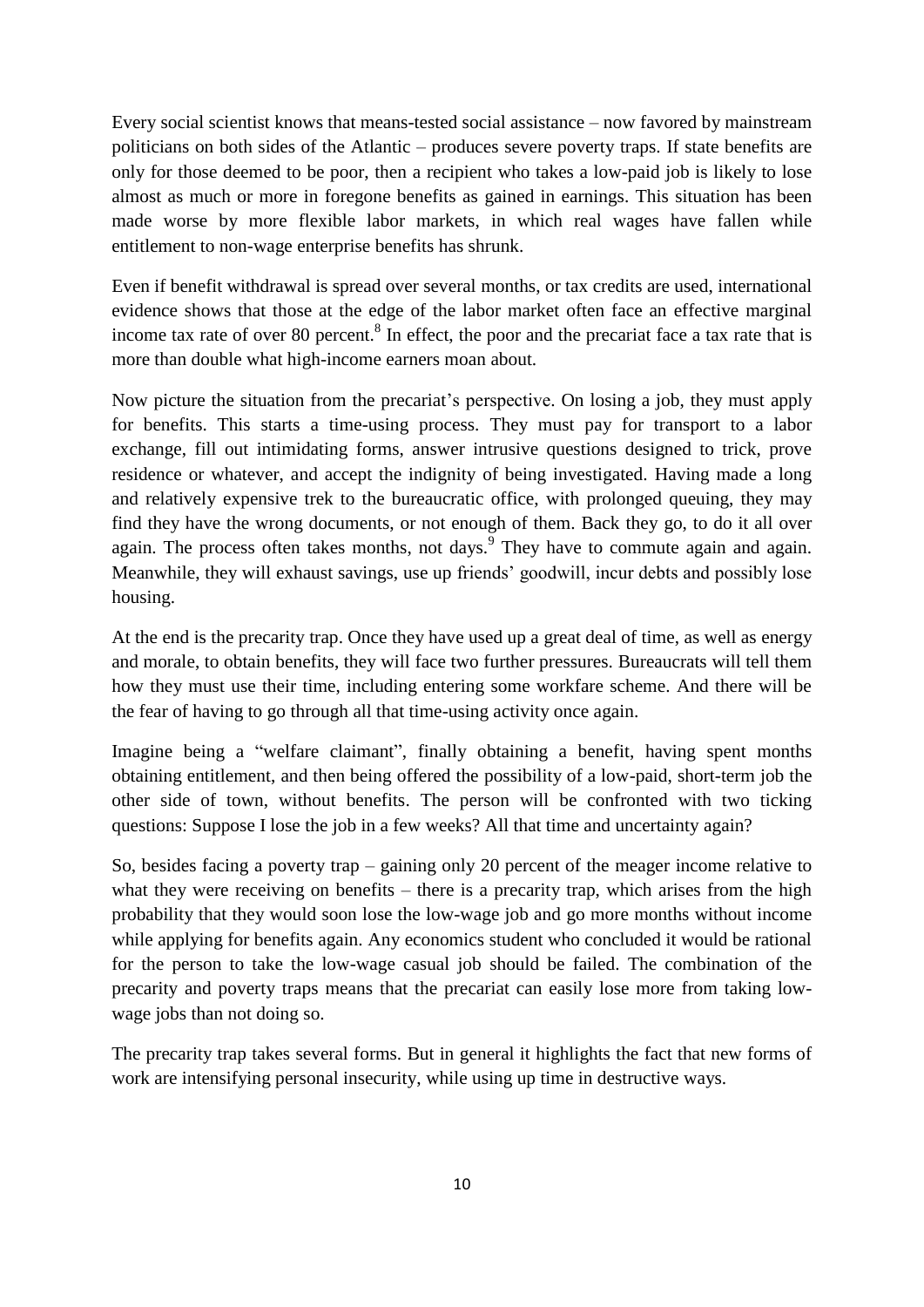## **The erosion of leisure**

So, we are induced to do more labor and work-for-labor, and work-for-reproduction, by the materialist pressures bearing down on us. And we are induced to consume insatiably, led to believe that this is the goal of labor and work. And what happens? We use our limited "free time" to play, because we need to recuperate and unwind and because commercial interests want us to do so, while no powerful interest wants us to indulge in leisure in the Greek sense of *schole*.

A consequence is a squeeze on time for real leisure. We do not have the energy or time to indulge in cultural activity or participate in political activity, in the *thorubus* mentioned in the prelude, or in the *aergia* that Aristotle had in mind. Reflection, debate, creative and regenerative idleness, all are disparaged or seen as time-wasting. A result is the thinning of democracy, alongside the commodification of politics and politicians. Although there are other reasons for it, the thinning is shown in declining turnouts in elections, declining membership of political parties and declining activity inside them.

The original Greek idea of a citizen was someone with the status and capacity to participate in the life of the *polis*. Although put into effect in a sexist, inegalitarian way, it recognized that deliberative democracy requires both time in participation and time to acquire and sustain the capacity to participate effectively.

Consider developments in the United States, duplicated in other affluent countries. Bear in mind that civic knowledge and participation in political life were perceived as vital by the founding fathers, as they were in ancient Greece. The initial impetus for public schooling was to teach people how to be citizens. Not anymore.

A study by the National Conference of Citizenship found that civic knowledge, and engagement and use of time in voluntary community activity, were in retreat. Civic knowledge also goes with higher voter turnout, which is associated with a higher probability of election of people attuned to local communities.

None of this is surprising. But all stem partly from the squeeze on time. Another telling stylized fact emerged from that study. While 60 percent of adults were registered to vote – a dismally low level – three quarters admitted to steering clear of political discussion as much as they could. This may reflect the commodification of politics, with its sound-bite platitudes, epitomized by debates between presidential candidates reduced to thirty-second quips, concocted by public relations gurus. Quipping becomes a supreme political skill.

Loss of control over time has gone with civic disengagement, a loss of energy opposed to commodifying trends. Commodification closes the pores of the whole day, not just the pores of time in labor, the more limited objective perceived by Marx as inherent to industrial capitalism. A result of today's closure is the erosion of *schole*.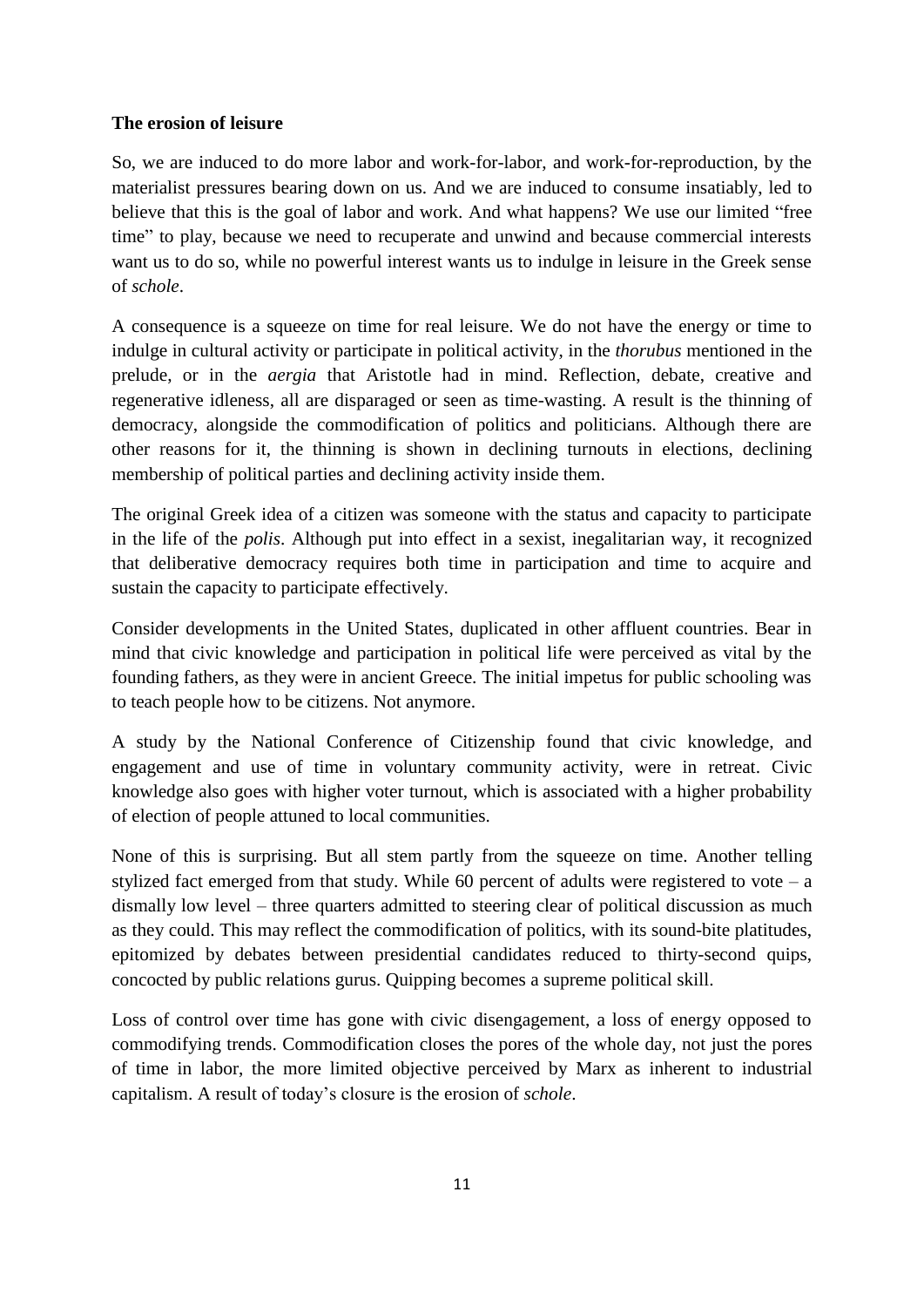#### **Whither a politics of time?**

So, we are faced by a multi-fold challenge. We are under pressure to labor and do more work-for-labor, squeezing out leisure that befits a true citizen. For the precariat, due to globalization and labor market flexibility, the returns to labor are shrinking, making it necessary to labor more to obtain subsistence income. As workers, we do not have control over time. Labor is constant, everywhere. And the inequalities of time control are palpable.

In the industrial capitalism era, the working-class struggle was to liberate time from labor, so as to gain more time for play and leisure. Although the struggle was sexist, the craft guilds across Europe and elsewhere, working-men's clubs in Britain, the bistros in France –called by Balzac "parliament of the people" – and their equivalents elsewhere, enabled men to gain leisure in which to learn and participate in politics. Craft unions led the way in forging modest space for leisure, through workers' education and involvement in political parties.

Today a similar struggle must be forged, through understanding how work must be rescued from labor and from disrespect, and how leisure must be rescued from play and from disrespect. A commodifying tertiary society has destroyed the industrial structure of time, and neo-liberalism has succeeded in weakening both guilds that provided a structure for leisure and trade unions that fought for "free time".

What is to be done? First, although there is a long tradition of time-use surveys, we need better statistics on how people work. We must also articulate the challenge politically, and find the language to do so. And we must rethink the class-based struggle for "free time". For instance, we must foster a Slow Time Movement, analogous to the Slow Food Movement.

We must elevate all forms of work to the same level of legitimacy as labor. We should insist that politicians and social scientists stop talk of making "jobs, jobs, jobs" the main objective of economic and social policy. Stop talking of "getting people into work", when those people may be working as hard as those in jobs. In making a fetish of "full employment", the laborist left slipped into false consciousness in wanting everybody to be in subordinated wage labor, in subordinated service to capital. What a failure of the critical imagination!

Amongst the biggest challenges is to find ways for those having to do a lot of work-for-labor to escape from the pressure to do so. There is a need to revive agency and construct forms of "associational freedom" to check the market freedom tyrannizing the precariat.

To counter the stigmatizing work-for-state that the precariat is forced to do, its collective Voice must be embedded in every state agency with which it has to deal. Social policy should stop being paternalistic, treating those unfortunate enough to need benefits as "undeserving" until they prove themselves "deserving". It will not stop unless those on the receiving end are able to enforce due process and humanize the rules. The governance of social agencies should allow for an active role of the supposed recipients. Members of the precariat must not be treated as objects, as "clients" who should be "grateful" for help.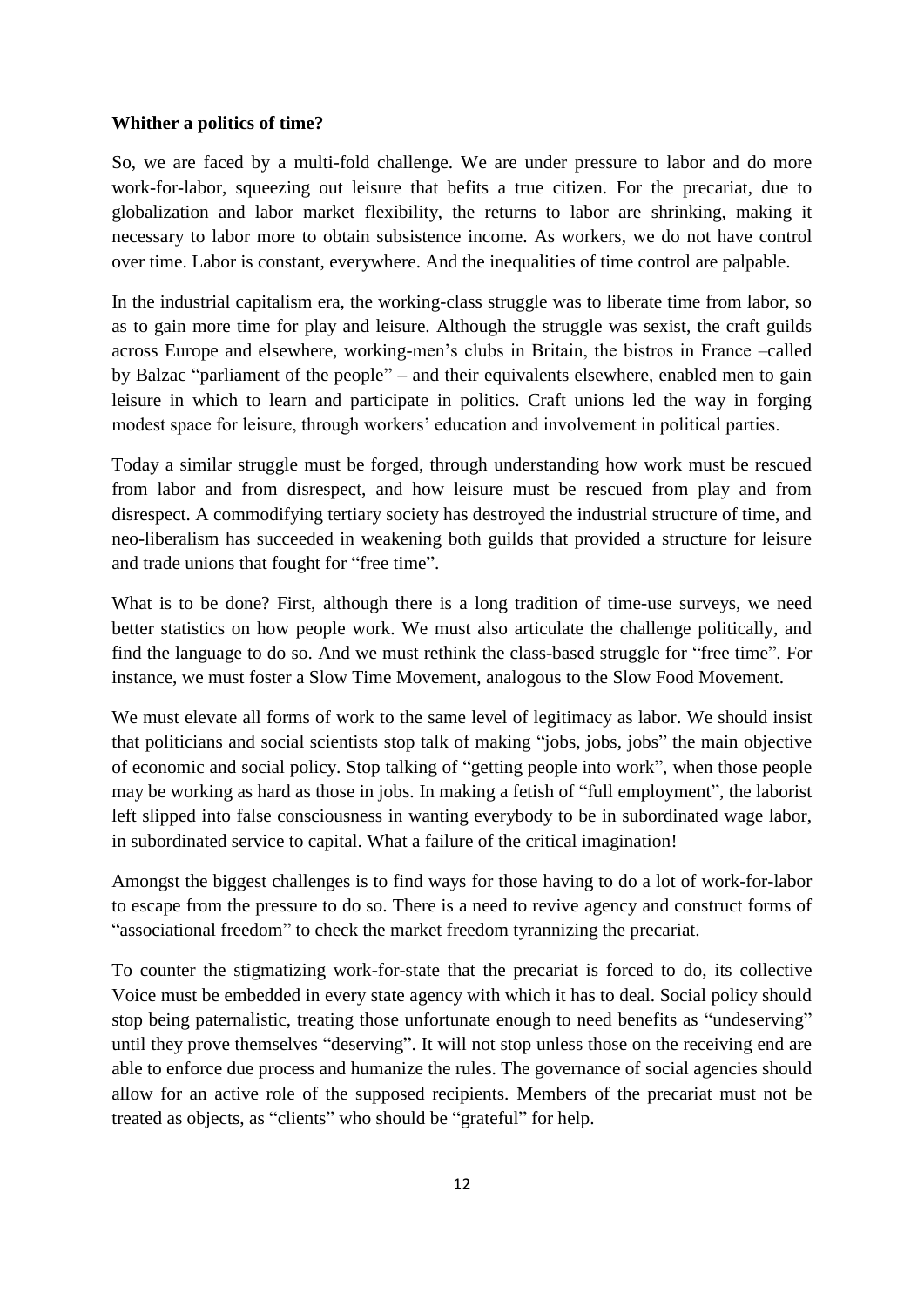While associational freedom and collective agency must be revived, the progressive challenge is to achieve a redistribution of the key assets of tertiary capitalism - financial capital, economic security, time, quality space and knowledge. We will not discuss the others beyond time, but they are closely related.

Progressive politics should invert the twentieth-century social democratic strategy. During the construction of laborist welfare states, a goal was "labour decommodification", which involved a shift from money wages to state and enterprise benefits in social income. That forced workers to be in the labor market to gain entitlements, or to be a dependant of someone in the labor market. This was not decommodification of labor power. This model broke down in the 1970s and was always sexist and inequitable.

Now full labor commodification should be the aim, alongside decommodification of "labor power", the person who is a worker. Labor should be compensated solely by money wages, making contracts transparent and the result of bargaining. There is nothing intrinsically wrong with making labor – the activity of supplying time, effort, energy and skill – a commodity, for exchange value. But only if workers have economic security will they be able to bargain for a wage for a proper supply of labor.

That requires decommodification of the person, which requires as a necessary condition, sufficient ex ante economic security in order to be able to bargain rationally. That is unlike labor-based social insurance or means-tested (targeted) social assistance that has spread in every tertiary society in the past two decades.

Social insurance and social assistance have reproduced forms of inequality, and with flexible labor markets have done so even more. The precariat has low wages and no benefits; the salariat has high wages and an enriching array of enterprise and state benefits. In brief, the old laborist strategy must be reversed.

The only way to do that would be to move towards giving every legal resident of the country an unconditional, individualized basic income. The idea has a long history, and has drawn adherents from diverse normative backgrounds.<sup>10</sup> It is the context that has changed. Today's precariat has no prospect of obtaining basic income security from social insurance or social assistance.

A mechanism is needed to enable people to have better access to all the key assets of tertiary society, including security. A basic income would give that. The crisis in tertiary capitalism is associated with pervasive and chronic economic insecurity, due to economic uncertainty ("unknown unknowns") and systemic insecurity hitting people via shocks and expensive hazards.

This character of insecurity means more people face uninsurable risks. But insecure people make bad democrats, tending to support populists and worse. Security is needed to permit rational behavior. Psychologists have shown that basic security fosters altruism, tolerance towards others and socially responsible behavior. And it provides a necessary condition for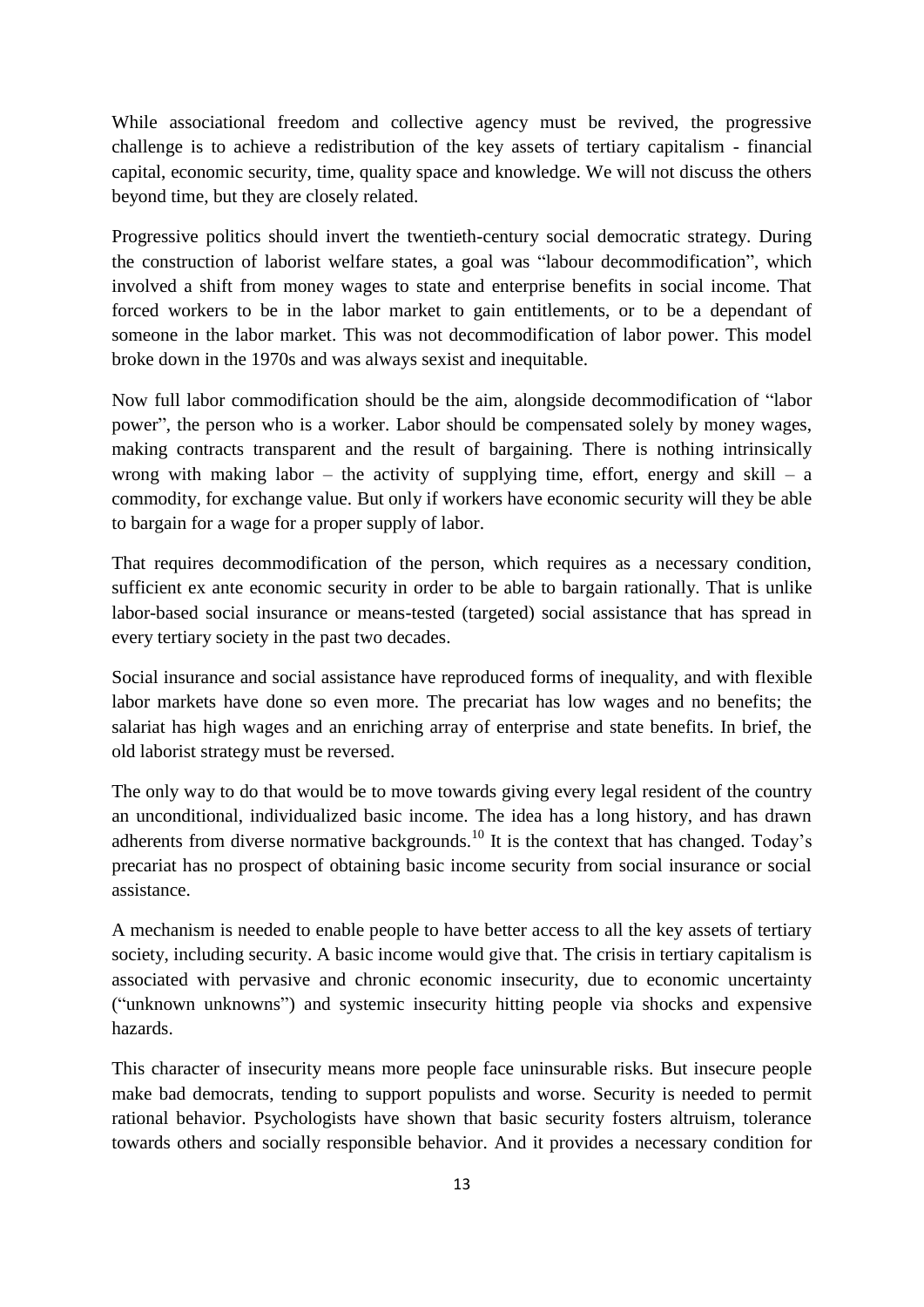gaining control over personal time and, more philosophically, is necessary for developmental freedom. We must understand that *aergia* and *thorubus* are necessary for effective agency.

A basic income would tilt the balance of incentives and pressures away from labor towards work, away from pouring tea for bosses to caring for relatives, friends, ecology and the various communities in which we wish to live. It is definitely affordable and could be constructed as an alternative macro-economic stabilizer. However, there is just one form of "conditionality" that could be linked to its introduction.

#### **The ethos of Pericles**

Twentieth-century social democrats slipped into a political trap, by regarding as a triumph having as many people in full-time subordinated labor as possible. In effect, they wanted people pouring tea for bosses rather than working for themselves, their families and communities. Representatives of capital wanted the same. Meanwhile, commodifying forces invaded the spheres of work and play, chipping away at "free time" and putting a squeeze on leisure.

Today, we need mechanisms to "thicken" democracy. That is a vital task for progressives. What has this to do with time or economic security? Well, if we stopped making a fetish of labor and jobs, and understood that other forms of work and leisure are just as important and "productive", then we might turn to efforts to promote them.

A basic income would help in recovering some control over time, lessening the pressure to labor rather than work on our enthusiasms, on care, and on cultural and social work. But we might allow just one form of conditionality in moving in this direction. In 451 BC, Pericles was the first to introduce payments for jury service, claiming that a poor person could not afford to do the work otherwise, which would be counter to deliberative democracy. He went further, in instituting a regular modest payment as reward for participating in the deliberations of the *polis*.

Today, our democracy is under threat from the commodifiers and the financial elite. Our public culture is under strain. One way of helping to check the threat would be to attach a moral condition, not a legally binding one, to the basic income. When someone signs on to receive it, they should be required to sign a commitment to vote in national and local elections and to participate in at least one political meeting annually in a local hall or centre, at which all registered political parties could be represented and quizzed on topical policy issues of the day. At the very least, it would be an expression of *schole* and a mildly progressive move.

### **References**

Arendt, H. 1958. *The Human Condition.* Chicago: University of Chicago Press.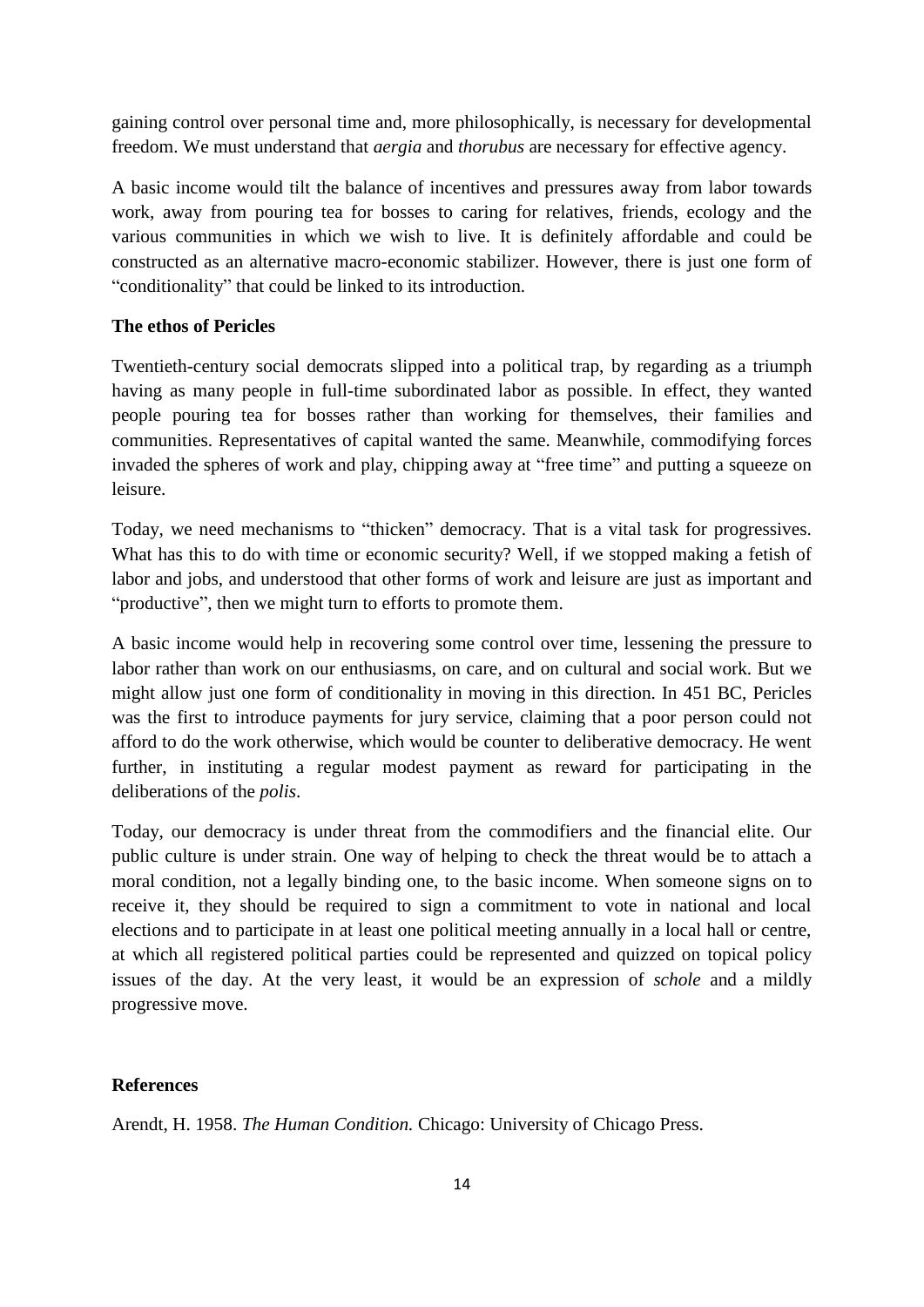Bayart, J.-F. 2007. *Global Subjects: A Political Critique of Globalization.* Cambridge: Cambridge University Press.

Bourdieu, P. 2000. *Pascalian Meditations.* Palo Alto, CA: Stanford University Press.

Bourdieu, P. 1992. *The Logic of Practice.* Cambridge: Polity.

Castree, N. 2009. "The Spatio-temporality of Capitalism." *Time and Society* 18, no. 1: 26-61.

Ciborra, C. 2004. *The Labyrinths of Information: Challenging the Wisdom of Systems*. Oxford: Oxford University Press.

Corbridge, S. 2004. "Waiting in Line, or the Moral and Material Geographies of Queuejumping." In *Geographies and Moralities*, eds. R. Lee and D.M. Smith, 183-98. Oxford: Blackwell.

Darnton, R. 1999. *The Great Cat Massacre and Other Episodes in French Cultural History*. New York: Basic Books.

Davies, K. 1994. "The Tensions Between Process Time and Clock Time in Care-work: The Example of Day Nurseries." *Time and Society* 3, no. 3: 277-303.

Hammer, M. and J. Champy. 1994. *Re-engineering the Corporation: A Manifesto for Business Revolution*. New York: Harper Collins.

Hardt, M. and A. Negri. 2000. *Empire*. Cambridge, MA: Harvard University Press.

Harvey, D. 2006. *The Limits to Capital*. London: Verso (Second Edition).

Heydebrand, W. 2003. "The Time Dimension in Marxian Social Theory." *Time and Society* 12, nos. 2-3: 147-88.

Jeffrey, C. and S. Young. 2012. "Waiting for Change: Youth, Caste and Politics in India." *Economy and Society*. doi:10.1080/03085147.2011.635435.

Kaplan, R. and D. Norton. 1996. *The Balanced Scorecard: Translating Strategy into Action*. Cambridge, MA: Harvard Business School Press.

Kundera, M. 1996. *Slowness*. Translated by Linda Asher. London: Faber and Faber.

Leff, W. and M. Haft. 1983. *Time without Work*. Boston: South End Press.

Linder, S.B. 1970. *The Harried Leisure Class*. New York: Columbia University Press.

Mbembe, J.-A. 2004. "Aesthetics of Superfluity." *Public Culture* 16, no. 3: 373-405.

Standing, G. 2011. *The Precariat: The New Dangerous Class*. London and New York: Bloomsbury Academic.